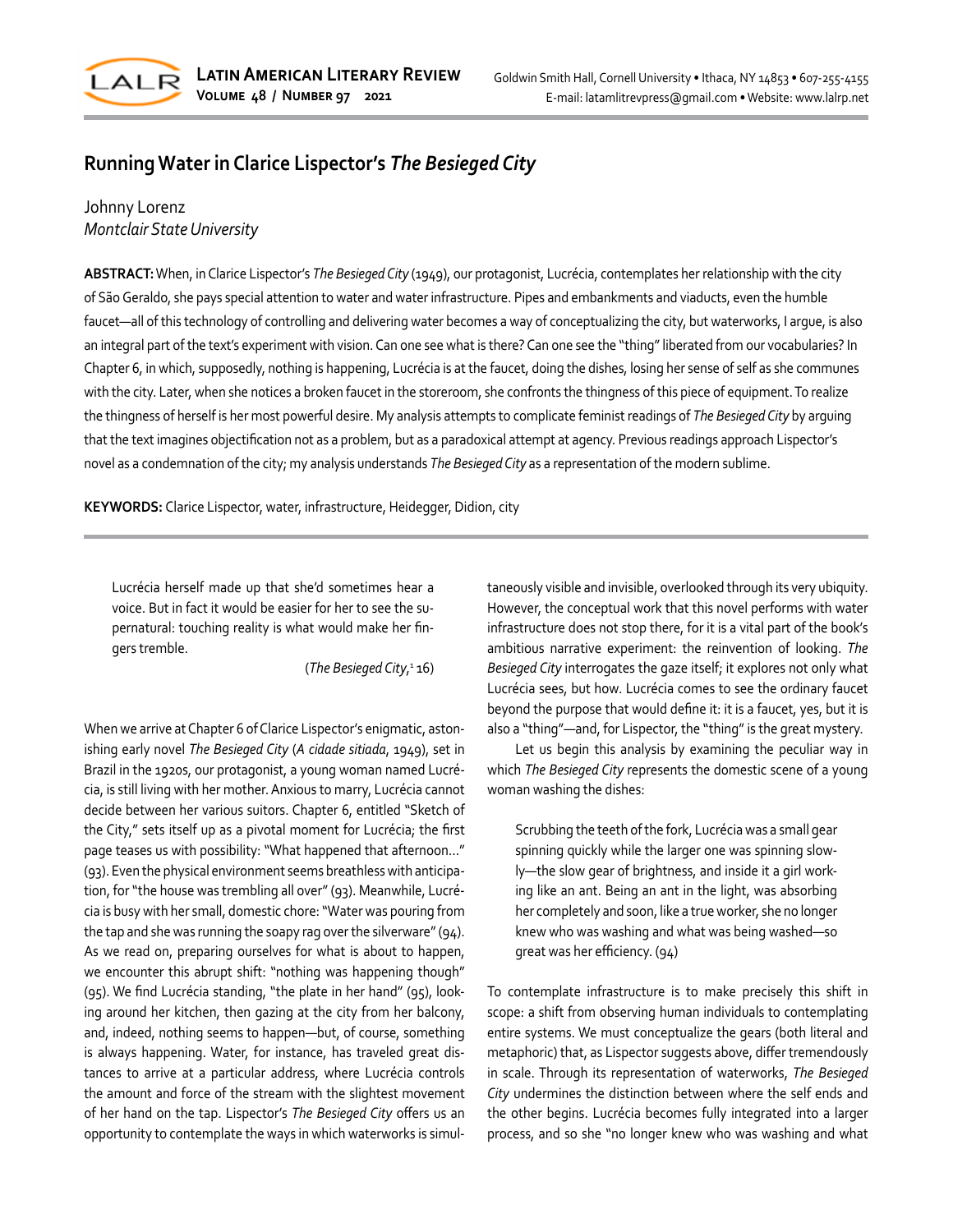was being washed." This provocative confusion between subject and object occurs once more in Chapter 6, just after Lucrécia has finished washing the dishes. She enters the living room and studies her mother's kitschy trinkets arrayed on the shelves: "Then Lucrécia, she herself independent, beheld them. So anonymously that the rules could be upended without a problem, and she'd be the thing seen by the objects" (103). This dynamic—between the one who sees and the thing seen—is reimagined by the text, undermining, if briefly, the hierarchy of the room.

Lispector's novel identifies, in situations of modern tedium, dangerous and destabilizing possibilities. It's a strange sort of story the text is fashioning:

A story that could be seen in such different ways that the best way not to make a mistake would be just to enumerate the girl's steps and see her acting the way you'd just say: city. (97)

The text does not do this, of course: it does not actually count her steps. The text is imagining a narrative so reductive that syntax would be transformed into a single, efficient, but hopelessly encrypted number. Earl Fitz reminds us of a problem that informs much of Lispector's work—the struggle to "reconcile language and reality" (36). We never discover the number that would most accurately represent Lucrécia's story, but we are, in fact, given an encrypted word: "city." The dream of the text here is an impossible precision, or an impossible comprehensiveness. As often happens in Lispector's fiction, language seems entirely too self-reflexive to represent anything outside of itself, and, therefore, a true portrait of the city is impossible; perhaps this explains why Chapter 6 is entitled "Sketch of the City." The problem is not only the limitations of language; the city itself is too dynamic to be captured by any attempt at representation. The narrative voice wonders: "Where could the center of a township be?" (5). Lucrécia can only see São Geraldo—sometimes referred to as a "city," other times as a "township"2 —when she removes herself, when she walks away and looks back at it from a distance, but then she cannot see in any detail the buildings and streets. On the other hand, when Lucrécia penetrates the city, she is too much "in" it to really see it. Where, then, should she stand in order to see the city in its entirety? There's no clear answer. Vision is also a form of blindness.

The critic Lúcia Villares offers a useful approach to Lucrécia's complex attempt to lay siege to her rapidly-expanding city: "There is a central paradox in this process: how to besiege, and see herself as separate, from within the city? How to contain, control, objectify modernization if she is simultaneously constructed by it?" (135). In some sense, the city swallows her, while, in another sense, the city fits in her eye. São Geraldo inspires feelings of love and loyalty in our protagonist, but the city appears as a threat, too, or an enemy to be conquered. When the text asks its rhetorical question—where is the center of São Geraldo?—it introduces the possibility that a

city has no center, and for this reason, and for as long as she lays siege to it, Lucrécia will never be able to conquer the labyrinth of its streets. The city is very much like language, for a language, too, has no center. Lucrécia seems incapable of mapping the city, a critical aspect of conquest, because such mapping would require a fixed point of view. She sees the city from so many angles and vantage points that the openness of the city, paradoxically, becomes a form of impenetrability. Every surface is part of the city's "perfect system of defense" (96). Lucrécia gazes outside at the city beyond her window, but the city manages to get inside; when Lucrécia inspects her apartment, she realizes that the city has infiltrated the domestic sphere. Glancing at various objects tucked away in the storeroom, she discovers: "The materials of the city!" (99) São Geraldo has penetrated the kitchen, too, where Lucrécia identifies a "wall with pipe" (99) linking up to the city's waterworks. In a letter to one of her critics (included as an appendix in my translation of *The Besieged City*), Clarice Lispector makes this relevant point: "A house is not only constructed with stones, cement etc. A man's way of looking constructs it too" (210). The act of looking is Lucrécia's most powerful ability, but it limits and undermines her. As we shall see, the only way she'll get closer to the city—the only way she can cross that void—is by becoming fully integrated into the body of the city. Lucrécia must become a thing.

*The Besieged City* gives to the most quotidian activities, such as washing dishes, much more time and consideration than, for example, Lucrécia's longed-for wedding, which, when it happens, is something of a non-event. There is no depiction of a wedding ceremony; the marriage is a purely bureaucratic affair, handled in the novel's shortest chapter. This strikes us as a rather surprising aspect of a book that sets itself up as a courtship novel. In the hands of Lispector, a courtship novel can only end up undermining itself; she is not particularly, or not convincingly, interested in weddings. The modern tedium of doing the dishes, however—this earns the text's full attention. Indeed, Lispector's novel seems most interested in moments when nothing seems to be happening. In *Public Works*, a study of urban infrastructure and literary modernism, Michael Rubenstein analyzes the representation of waterworks in Joyce's *Ulysses*. Rubenstein borrows Christopher Bollas's psychoanalytic concept of the "unthought known" (9), using it to describe the social condition undergirding our relationship with the state through its infrastructure projects, through the numerous daily tasks we perform without quite paying attention. Rubenstein's approach to infrastructure as an experience of the "unthought known" is useful to our discussion of *The Besieged City*—a novel in which Lucrécia, at the sink, is repeatedly described as someone "unthinking." Lucrécia is "a person to some extent stupid" (94), who "didn't possess the futilities of the imagination" (94). The narrative voice of *The Besieged City* establishes that it will do all the thinking required. Our protagonist will not, or cannot, do the heavy lifting, and this failure is actually quite necessary, for in this secular form of communion with the city, Lucrécia's experience would be undermined by too much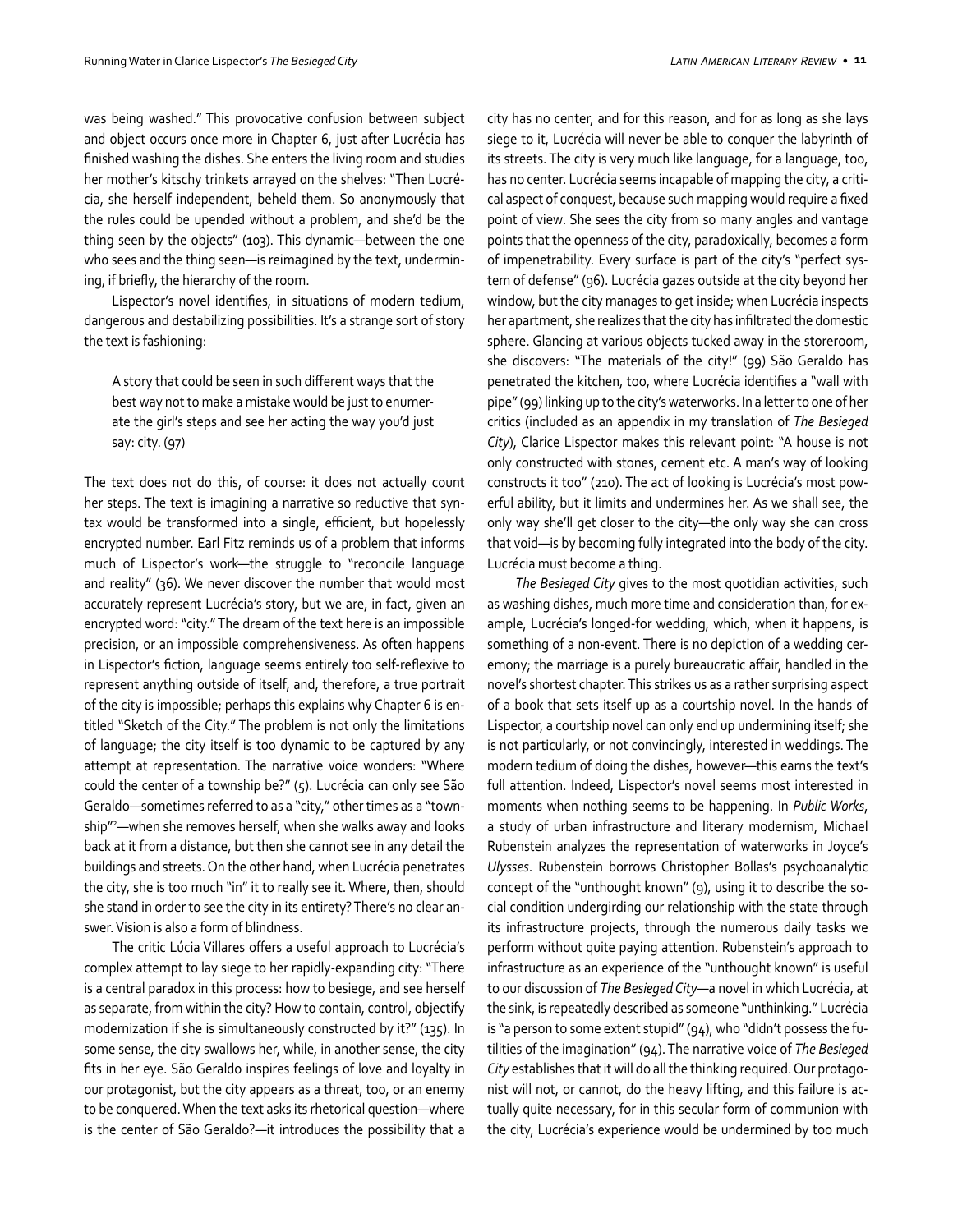awareness. The book's narrator and the reader, too, are outside of this moment; unlike Lucrécia, we intellectualize what is happening in this chapter. It's crucial, if I might put it this way, that Lucrécia does not know what she does not know. Understanding would ruin the experience: "What happened that afternoon went beyond Lucrécia Neves in a vibration of sound that would blend into the air and not be heard. That's how she escaped finding out" (93).

It is never made clear, exactly, what Lucrécia (or the reader, for that matter) is charged with "finding out," but notice this odd assertion on the next page: "The main thing really was not to understand. Not even joy itself" (94). There are several ways to think about this rather ambiguous assertion, but I'd like to argue for the vaguest, or the most open-ended, reading: whether we are talking about joy or, indeed, anything else, the main thing really was not to understand—*at all*. Lucrécia's experience of communion with the city, a communion real or imagined (although I'm not quite sure what the difference would be)—this experience of communion relies on "not thinking," on a profound lack of awareness, a kind of forgetting that allows Lucrécia to lose herself—or lose her "self"—within the big-gear operations of the city's waterworks. Furthermore, the text suggests that understanding is itself a problem; it is, paradoxically, a kind of limitation. The text reveals that understanding is an approach, and *The Besieged City* consequently leaves open the possibility that there are other approaches, other engagements with the world that fall short of (or perhaps go beyond) understanding. When Lucrécia is doing the dishes, her lack of imaginative faculties means that she does not understand what is happening to her, but this lack allows for an entirely different experience of her "self" and the city—one that is no less important than the analysis we are performing here at this very moment, no less important than the astonishing but rather condescending intellectualizing performed by the narrative voice, juxtaposed to Lucrécia's own way of thinking and being.

Villares argues that *The Besieged City* draws attention to "a feature of modernity that would become explicit in Brazil at a later date… modernization as a form of domination" (128). While my analysis doesn't exactly disagree with this point, here Villares's reading of the novel sits rather uneasily next to my own—because my analysis is contemplating the book's provocative representation of a modern sublime. Yes, the city can be oppressive, or a form of domination, but domination and pleasure are not mutually exclusive. Take, for example, the following passage in which Lucrécia is "spying" on the materials of São Geraldo:

What a city. The invincible city was the ultimate reality. Beyond it there would be only dying, as a conquest.

But in the name of what king was she a spy? her patience was horrible. Her fear was that of surpassing whatever she was seeing. She was spying on the pipes, the coat and the electrical cords: they had the beauty of an airplane. Beautiful as eyeglasses—she blinked. (100)

This is not a text particularly interested in condemning the brutal lines of metal surfaces or the dehumanizing effects of technology. In fact, one might describe the passage above as a kind of ecstatic trembling before the beauty and power of the city's materials. The text is not referring to the natural landscape or to heaven when it contemplates an "ultimate reality" reigning over what would have to be, logically, a series of lesser realities. The text is not conjuring mountain ranges or the daunting sea to transmit a feeling of the sublime; the text is looking at the "invincible city"—the artificial, technological city. My analysis, therefore, does not read *The Besieged City* as a condemnation of modernity, even if such a reading is, of course, available to us. Villares argues that, in the novel, modernization is "depicted paradoxically as something extremely concrete and visible, but at the same time as a force that works in a surreptitious way; a process that disrupts and disturbs the relationship between individuals, social groups and physical environment" (133). Again, such a reading is entirely valid and useful, but my analysis wishes to trouble the argument that modernity "disturbs" social relationships—when modernity, in fact, *makes possible* a whole array of social relationships. We might recollect, for example, a chapter of *The Besieged City* devoted to the modern, voyeuristic and very particular delight of looking at strangers on trains. We might return to Chapter 6, too, and recollect its inclusion of the modern luxury of commanding water to manifest itself in one's kitchen. The text delights in the modern city; by the same token, it conjures a somewhat uncanny experience of the city, a city at once strange and familiar: "the city was an unconquerable fortress!" (43). While the text often pits Lucrécia against São Geraldo, her desire to conquer it figures as a doomed expression of love. We might describe Lucrécia's relationship to the city as a contest of wills, rich with erotic suggestion. Lucrécia drops Felipe, a brash suitor, not for another man, really—but for the city itself: "Why don't you kiss your grandmother, she's not from São Geraldo!" (54)

Lucrécia's dream, in fact, is to integrate herself completely into the body of the city. She attempts to objectify herself, not in the sense of submitting to the patriarchal order but to free herself to free herself from consciousness and become "an object of the room" (115), or even "an object of São Geraldo" (30). Maria José Somerlate Barbosa, in *Clarice Lispector: Spinning the Webs of Passion*, argues for a very different reading of the text: "The narrator depicts Lucrécia as a woman who learns to repress her own sensuality and wild dreams to conform to her position as an object, constantly on display" (18). While my analysis is interested, of course, in the larger, feminist concerns of Barbosa's argument, *The Besieged City* does not seem to me terribly bothered by Lucrécia's position as an object; in fact, I am arguing quite the opposite here. Lispector's representation of objects and "objectification" does something much more surprising—and, quite frankly, weirder—than criticize patriarchy for its objectification of a woman's body. In *The Besieged City*, Lucrécia's attempt to make herself into an object is actually a strange form of agency, a breaking of the bonds with her own kind. In her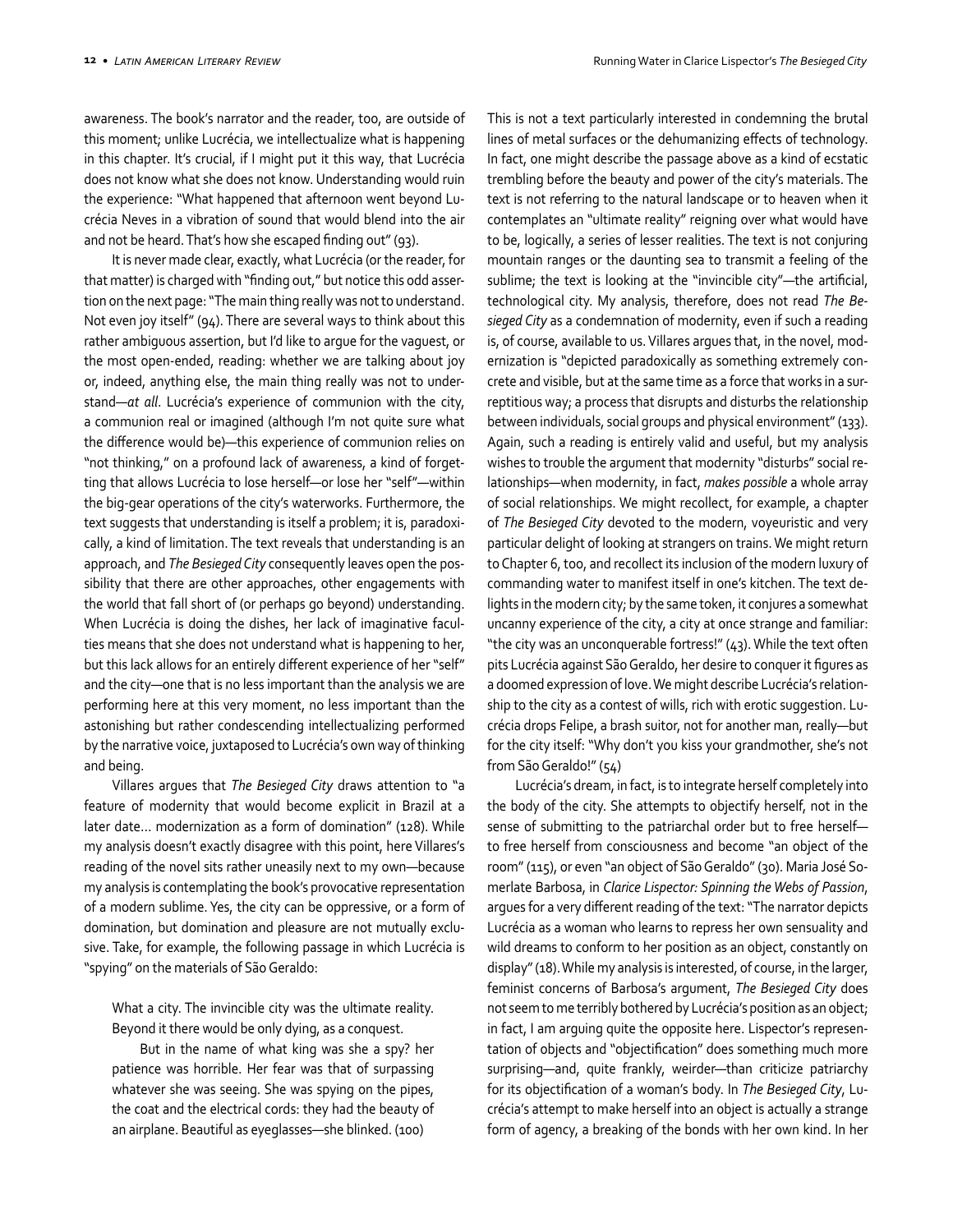discussion of Lucrécia, Barbosa argues that the novel's fourth chapter, "The Public Statue," is a chapter that "emphasizes her immobility (as she waits for a wealthy suitor), also establishing comparisons with her collection of bibelots" (18). Barbosa's point here is certainly worth contemplating, and under more normal circumstances we might consider a woman's bizarre desire to turn into a statue to be a symbolic indication of her social immobility and her dehumanization, but (to continue our friendly disagreement here) does Lispector's text really share, in these moments, Barbosa's anxieties about "objectification," a term that academic discourse often uses as a short-hand for patriarchal oppression? When Lucrécia looks at herself as a "statue" or as an "object," I would argue that this is not the familiar sort of objectification associated with the subjugation of women through interpersonal or structural misogyny. Lucrécia's transformation into "object" is actually an escape from the patriarchal order, an escape even from her own ego; it's a turning away from humanity—and, as we shall see, it's doomed to fail.

My approach here is more or less consistent with Victoria Saramago's approach to *The Besieged City* in her book *Fictional Environments*, in which Saramago argues that Lucrécia "becomes, just like the things that surround her, a complete exteriority... Rather than constituting an inferior condition, this seems to be the very state Lispector herself wished to achieve" (134). In the city, where we find ourselves surrounded by the things we've created, Lucrécia's most fervent wish is to turn her back on us, in order to join the things. In another novel by Lispector, *The Passion According to G.H.*, the narrator comes to the realization that "the world is not human" (65). This realization explains, to some extent, Lispector's enduring obsession with "things" across her body of work. These "things" surround her, unspeaking and unknowable—so close and yet somehow out of reach. It's as though language itself were responsible, at least in part, for the unbridgeable distance. We feel this frustration throughout *The Besieged City*: "So what would she say if she could go, from seeing objects, to saying them... The hard thing is that appearance was reality" (68). Lispector's novel offers us the city as the most powerful expression of the "thingness" of things, precisely because the city is simultaneously an artificial world of our own design and yet it exists beyond us, beyond the meanings we would ascribe to it, beyond our intention. Even the small objects perched around Lucrécia's home, the coffee cups and the tablecloth—these things we've made exist independently of us, and they are, according to the text, "unconquerable" (64).

 When Georg Simmel describes the modern city in terms of its "objective spirit" overtaking the "subjective spirit" (183) of the human individual, he works with some assumptions that Lispector's text resists and complicates. Simmel describes modern life in this way:

life is made infinitely easy for the personality in that stimulations, interests, uses of time and consciousness are offered to it from all sides. They carry the person as if in a stream, and one needs hardly to swim for oneself. On the other hand, however, life is composed more and more of these impersonal contents and offerings that tend to displace the genuine personal colorations and incomparabilities. This results in the individual's summoning the utmost in uniqueness and particularization, in order to preserve his most personal core. (184)

While we might accept, in general terms, this tension that Simmel describes, Lispector's *The Besieged City* deploys the figure of Lucrécia to offer a paradoxical approach to this tension between personality and the overwhelming "stream" (to borrow Simmel's water metaphor) of the objective life of the city. In this tension between the objective and the subjective, Lucrécia's most profound moments of transformation do not occur when she resists the city and asserts her individuality, but rather the opposite: her most astonishing action is when she attempts to transform herself into an object of the city. Is this surrender—or an almost incomprehensible bravery? Or is it, perhaps, madness?

We find Lucrécia practicing absurd poses in the novel, contorting her body in uncomfortable ways, in an attempt to become statuesque, on a decidedly more literal level. She attempts to transform herself into an object—but why (if I might return to my disagreement with Barbosa) would such a bizarre "display" be visually enticing to her suitors? Lucrécia's poses would be rather shocking, even grotesque, in the eyes of these men. Here is Lucrécia, stretching out her hand:

She stretched it out and suddenly twisted it showing her palm. In the movement her shoulder lifted crippled...

But that's really how it was. She stuck out her left foot. Sliding it across the floor, the tips of her toes diagonal to her ankle. She was somehow so twisted that she wouldn't return to her normal position without wreaking havoc on her whole body. (74)

The text, I would argue, is not presenting us with a woman who is particularly "repressed," as Barbosa argues (or at least, not in any way that would distinguish Lucrécia from the rest of us). More to the point, Lucrécia's imitation of—or transformation into—an object is actually an assault on the dictates of feminine beauty. *The Besieged City* offers a radically different version of objectification, for this objectification is something Lucrécia chooses for herself, and while it is a form of intimacy with the manmade city, it's a betrayal of mankind. This self-objectification, however, is never quite successful, or (in our most generous reading) its success is fleeting, for Lucrécia's transformation into a "thing" is constantly undermined by her own interpretive gaze. The irresistible urge to find meaning—trying to understand, now matter how "stupid" she is—this stubborn, human urge keeps getting in her way. As we shall discover, too, the comfort of material pleasures and the thrill of romance turn out to be, ultimately, all too enticing.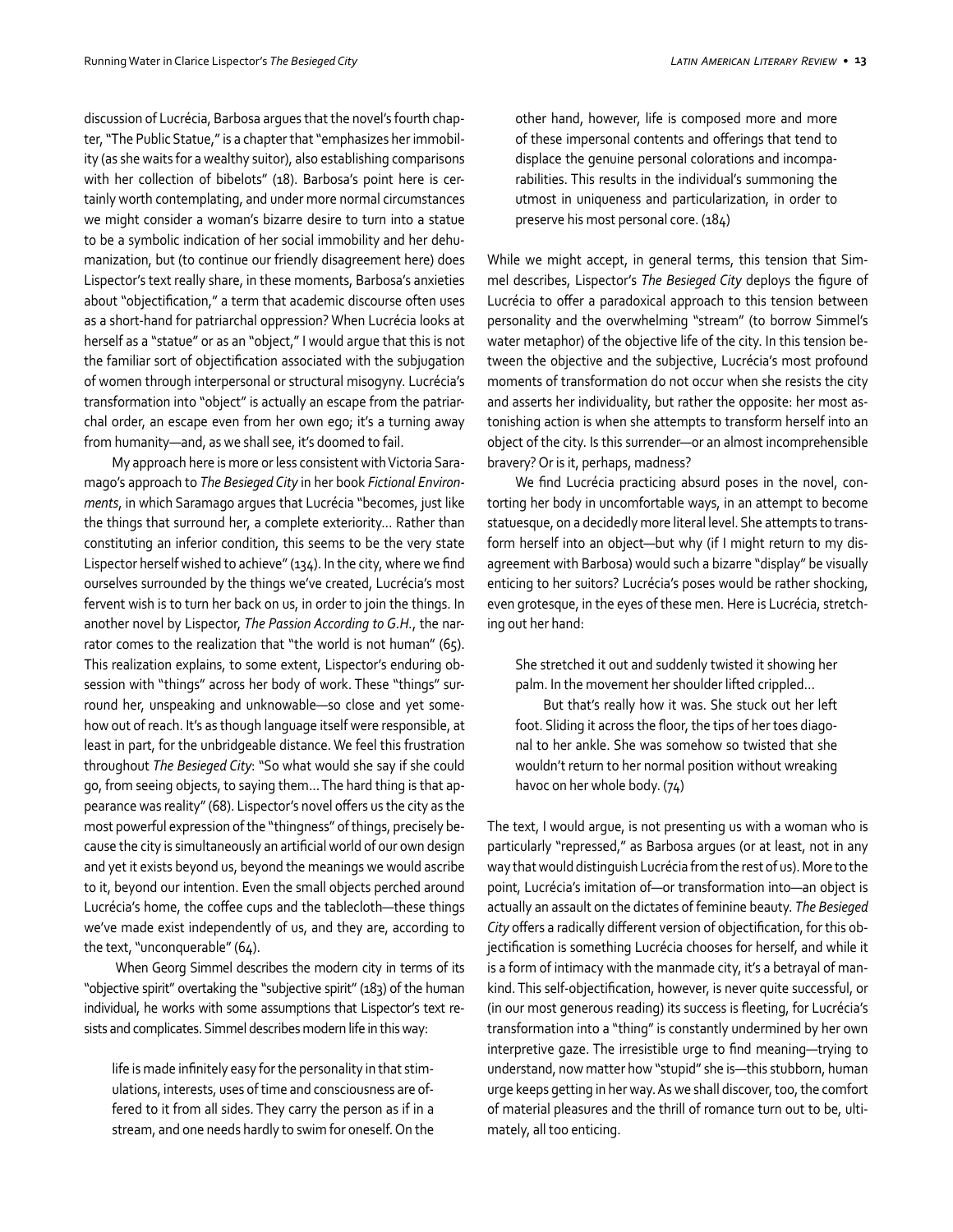We began this analysis with a discussion of tap water and Lucrécia's domestic chore of washing dishes; we also discover in *The Besieged City* references to sustained attempts by urban engineers to harness water, distribute it, buttress against it or allow for human traffic over it. At the end of the novel, on the very last page, Lucrécia abandons the city when it modernizes so much that it begins construction of "an embankment and a viaduct, all the way to the slope of nameless horses" (201). In Marilia Librandi's study of Lispector's body of work, *Writing by Ear*, Librandi concludes by paying close attention to the horses in *The Besieged City*, arguing that the text "operates at the wide intersection between the surreal and the technological, between the wildness of the horse and the domesticity of the urban environment... [T]he temporality of the horse does not coincide with that of the suburb under development, with its cars, radio lines, trains, and the power plant pushing horses from the horizon" (167). Lucrécia imagines huge technological leaps in the near future when São Geraldo might come to possess the infrastructure project of a major city: "one day São Geraldo would have underground rail lines" (201). Believing she must choose between the city (civilization) and the band of wild horses (the primitive), Lucrécia chooses neither A nor B, but a third option: she makes an "escape" (201). The last page reveals that a war has ended: "The siege of São Geraldo had been lifted" (201). Here I'd like to return to Saramago's analysis of *The Besieged City*, in which she refers directly to the "siege" being lifted: "That is to say, the town has surrendered to modernizing forces from outside, it no longer belongs to anyone, and its former inhabitants—horses, widows, and others—have no option but to desert the conquered city" (131). My analysis here would like to advance a different interpretive reading of this final page, one in which the town has not actually "surrendered." São Geraldo has been described by the text as "an unconquerable fortress" (43), and so it remains. Here, my analysis might actually be more consistent with Villares's understanding of the siege as a quixotic assault from "within" (135)—it was Lucrécia herself who had been laying siege.

Lucrécia is identifying two kinds of public works projects as the urgent sign that it's time to leave: an embankment (a wall used to keep a river from overflowing) and a viaduct (a bridge of arches spanning over rivers or valleys, a nineteenth-century term that borrows from the concept of the Roman "aqueduct"). As this analysis hopes to make clear, one way *The Besieged City* conceptualizes "city" is precisely through the way it manages, diverts, conquers and regulates water. The last page of the book would suggest that the city has gone too far, that a delicate balance has been undermined. In "The Feminine Identity as an Urban Exploration: *A Cidade Sitiada* and the Case of Lucrécia Neves," Chris T. Schulenberg argues the following: "It is not surprising, however, that Lucrécia is obliged to flee from this urban nucleus in the end. Only a new city will be able to boast of the blank page necessary for writing a truly multiple and revolutionary feminine identity" (64). Again, it's not that my analysis disagrees that *The Besieged City* is a feminist novel,

but I suppose I'm approaching the text rather differently. Patricia Martinho-Ferreira, in her article "Urban Space and Female Subjectivity in Contemporary Brazilian Literature," borrows from Simmel's conceptualization of the city to make a point quite relevant to our discussion here; she reminds us that the city figures "as a place of liberation from the binding mentality of the small community, thus granting the individual more space and freedom to independently define himself" (118). To return to Schulenberg's argument about the conclusion of *The Besieged City*, and to respectfully disagree with Schulenberg: it doesn't seem convincing that only in a backcountry town in rural Brazil would Lucrécia realize a new and "revolutionary feminine identity." In fact, one reason why, at the end of the book, Lucrécia, now a financially stable widow, is leaving São Geraldo is that her mother has identified a second husband for her daughter; her decision hardly seems so revolutionary. *The Besieged City* is a feminist text, but it's a peculiar example—one in which the protagonist's radical break from her society cannot be explained by her romantic relationships, her understanding of "woman's work," etc.—those familiar struggles. Lucrécia's meditation on "things" hardly affects, in any demonstrable way, her life choices; she falls back into the routines of daily life, albeit with an ironic look, perhaps, in her eye. We might notice here a similarity with Lispector's *The Passion According to G.H.*, in which, after a deeply disturbing, world-view-shifting encounter with a cockroach in her apartment, the narrator concludes her report from the edge of madness by explaining her plans for later that evening: "I'll definitely wear my new blue dress that flatters me... I need to forget, like everyone" (170). The narrator of *The Passion* decides, in the end, to go clubbing at the ridiculously named establishment "Top-Bambino"—this is what we are left with? *The Besieged City* concludes with the same surprising frivolity on the part of our protagonist. Lucrécia has entered states of secular communion with the world of things, and she has even begun—if only for brief moments—to join those wild horses on the periphery of civilization. In the end, however, what do we find Lucrécia doing? Regressing to her younger self, she moves back in with her mother, and she dreams of a husband. She even takes a line from one of her mother's letters and turns it into a triumphant, heteronormative chant: "'There's a man here...,' she'd sing by heart" (200). Lispector's protagonists seem incapable of incorporating epiphany into radical action—unless, of course, we think of the interior realm of the mind as a theater of action, as a realm of rupture.

When Lucrécia notices waterworks infrastructure—pipes and gutters and embankments and viaducts—she stares at the city's materials with a peculiar intensity, an intensity that, in novels by other writers, would be reserved for human subjects. In Chapter 6, as Lucrécia looks out from her back balcony at the lots and alleys of the city, the narrator states: "nobody could savor a deserted city like Lucrécia Neves" (101). Why would the narrator say that the city is deserted, when clearly it is not? Perhaps the city inhabitants are indoors or not in view, but that doesn't make a city, in a literal sense, deserted. The text's contemplation of infrastructure does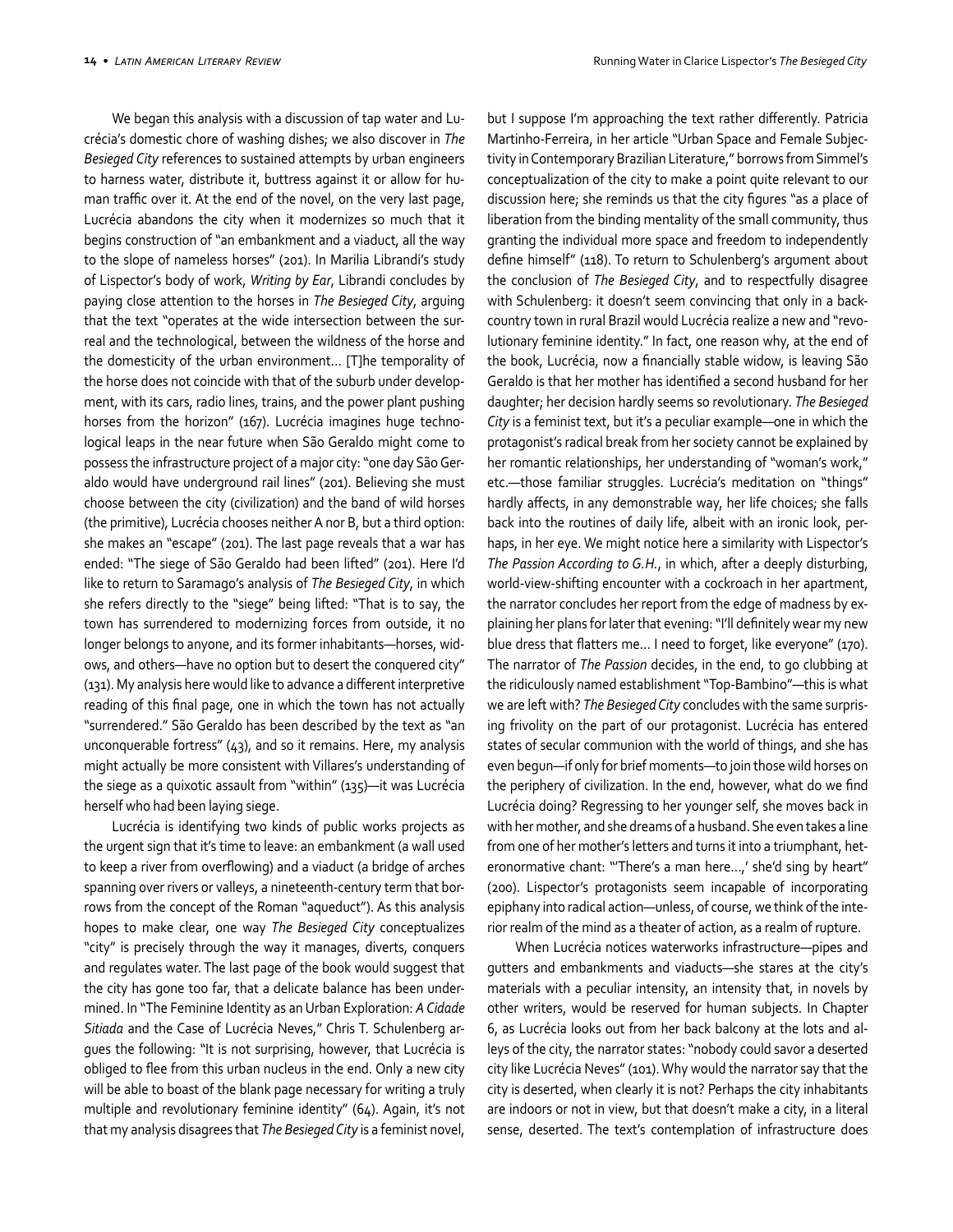not actually *people* the city of São Geraldo. When we see Lucrécia amongst the multitude—for instance, in the book's first chapter, during a public festival—when we see people gathering *en masse*, the vision of people "crammed" and "elbowing one another" (4) is not, for Lucrécia, one of carnivalesque incorporation. The chapter offers this suggestive detail about Lucrécia at the festival: "she herself couldn't fully dive into the center of the jubilation" (5). On the one hand, the festival represents an opportunity for communal celebration, but on the other, it can produce (as it does, clearly, for Lucrécia) an uncomfortable anxiety, a threatening feeling. "Things breaking in disaster" (7)—this suggestive phrase is how the text describes, rather strangely, the festival's celebratory fireworks. Lucrécia removes herself, dashing back to the safety of her home. While alone and washing dishes, Lucrécia is able to commune with the city. It seems that the main impediment to communion with a city is, somewhat paradoxically, the presence of the city's inhabitants.

The text's inclination to imagine a deserted city, or to look away from people and toward the "materials" of the city, has an interesting counterpart in Joan Didion's remarkable essay "At the Dam." This essay, from her book *The White Album*, culminates with a scene in which Didion finds herself communing with waterworks, experiencing her own version of the modern sublime. Didion is visiting the Hoover Dam, and at the dam she imagines a hypothetical future:

we were all gone and the dam was left... the wind whining and the sun dropping behind a mesa with the finality of a sunset in space. Of course that was the image I had seen always, seen it without quite realizing what I saw, a dynamo finally free of man, splendid at last in its absolute isolation, transmitting power and releasing water to a world where no one is. (201)

Both of these texts, Lispector's *The Besieged City* and Didion's "At the Dam," conjure infrastructure in weirdly unpeopled cities. Elizabeth Lowe says of Lispector's representations of the city: "The city has no past, but lives intensely in the present with the foreboding sense of an apocalyptic future" (148). We find in Didion's imagined future not a ruin of grandiose infrastructure, but, instead, a dam that is eerily and fully realized, a dam "free" of human beings, as she puts it. Didion's fantasy is a troubling futurism, a seductive, rather problematic celebration of machines. It is apocalyptic—but without the anxiety one would assume this nightmarish vision should produce in her. Rather than being nightmarish, this future without people seems rather peaceful; our machines appear to hum along quite nicely without us. Didion's essay foresees Alan Weisman's *The World Without Us*, a book that imagines a world in which suddenly every human being vanishes—and the world goes on, of course, ungrieving. Can we imagine the world without us, a world no longer symbolic, a world beyond human meaning?

Although it complicates Didion's apocalyptic fantasy, let's

keep in mind that while the Hoover Dam might still be around for another 10,000 years, without humans it would stop working (its turbines would quit) in the very near future—after just a couple of years. Didion's essay imagines something quite paradoxical: public works without a public. In *The Besieged City*, the text's somewhat agoraphobic anxiety leads to the quiet contemplation of a city in which people often do not appear. Lowe mentions how Lispector's work includes protagonists who gaze across the urban streets: "The points that contain Lispector's city are towers, which, as windows to the city, intensify a feeling of possession and identification between character and city" (122-23). In Chapter 6, when Lucrécia looks out from her back balcony, she gazes upon the lots spreading out below her in the supposedly deserted city: "Among the ruins she saw the lizard running off and kicking up dust!" (101) Now, why use the word "ruins" here, when Lucrécia is looking at her own vibrant city of São Geraldo? Like Didion's essay, Lispector's novel is conjuring a deserted city, despite evidence to the contrary. Instead of focusing on human activity, Lucrécia sees dust and the tracks of a scurrying lizard—an apocalyptic scene superimposed on a bustling, up-andcoming city. Like Didion's essay, Lispector's novel is imagining a simultaneous present and future, a strange chronotope in which the city was, is and will be: we, the humans, are the variable. Lispector's *The Besieged City* and Didion's "At the Dam" push us to ask: what will these systems of pipe and streets and track mean, or what will they be, when we are no longer around? What happens when infrastructure exists for no "purpose," when the masters of these systems are no longer there? Louis Daguerre's "Boulevard du Temple" (c. 1838) is an early daguerreotype of a modern street and is widely believed to be the first photograph to include the image of a human. However, it took so long to develop that, although the daguerreotype captures a street in Paris, the people circulating do not appear. We can make out a bootblack and his customer; they appear because they were the rare figures not in transit. Where is everyone else? We are left with a rather uncanny image: a city bustling with invisible pedestrians. We are left with the singular and somewhat troubling impression that the city does not need us; human beings come and go, but the street itself endures.

When, in *The Besieged City*, Lucrécia enters her storeroom and finds a series of random objects—a broken faucet, an unplugged iron and a piece of tubing—her vision of these things cannot be integrated into an experience of communion with the city, precisely because the scene in the storeroom emphasizes interruption and nonutility. The void between her and the "things" appears. How will she cross this void? Unlike the working faucet in the kitchen, the broken faucet in the storeroom draws attention to itself—precisely because it is broken. Heidegger would refer to the broken faucet as equipment that is "unready-to-hand" (103), a very useful concept in our approach to Lispector's text. William Blattner helps us understand this Heideggerian concept when he asserts the following: "The unready-to-hand is whatever challenges our abilities and forces us to bear down on it, rather than on the work to be accomplished...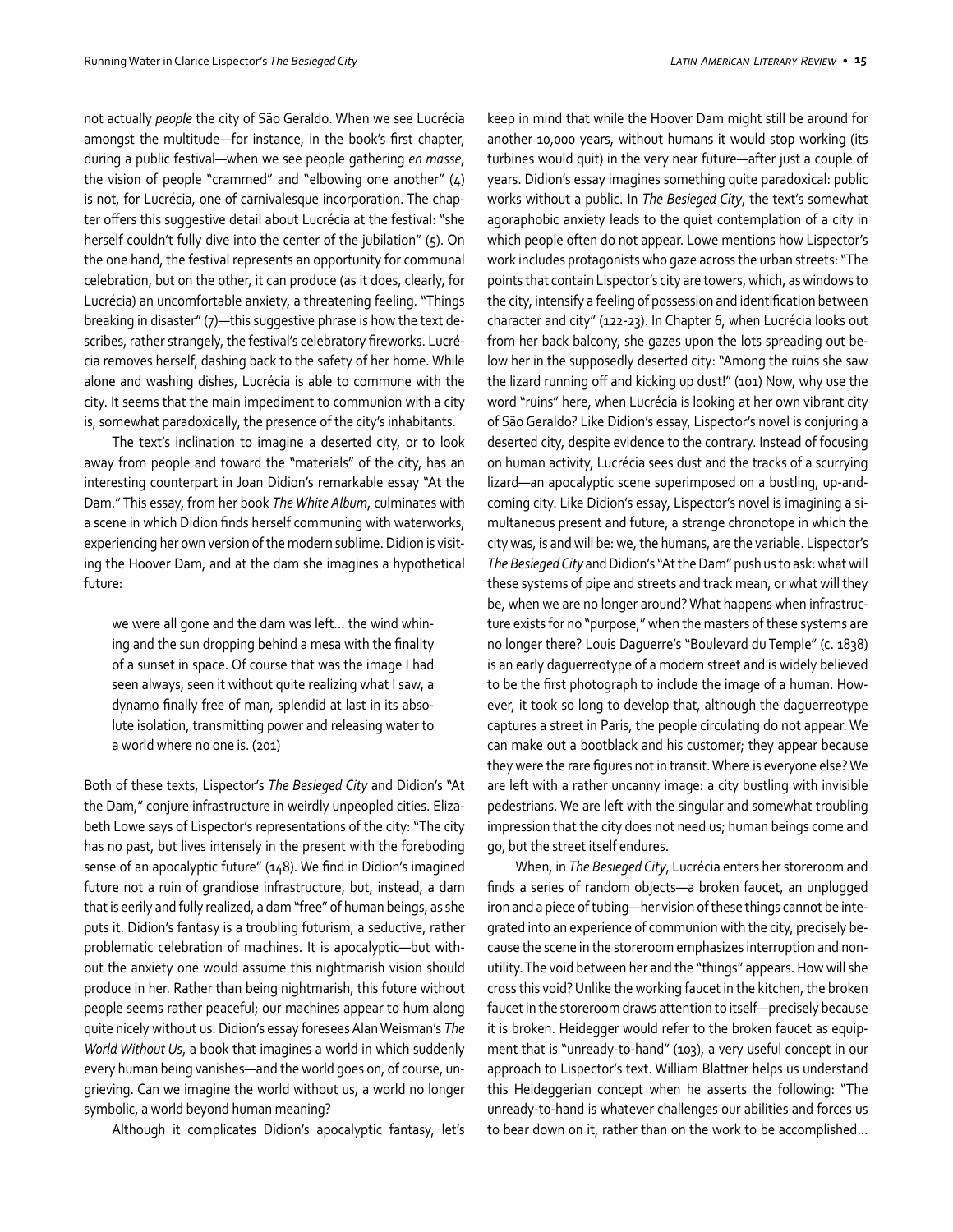A broken coffee maker is present, indeed, so aggravatingly present that it becomes the focus of our attention and activity" (58). By contrast, "ready-to-hand" (99) describes equipment that blurs the distinction between self and other because the tool in question—let's say a hammer—is not conceptualized during the work; one does not think about the hammer while one is actually hammering. To think about the hammer would interrupt the work and possibly cause injury. When Lispector's narrator states that Lucrécia at her sink "no longer knew who was washing and what was being washed," the faucet and the dishrag are incorporated into a single act of working; Lucrécia herself becomes "a small gear" within the "larger one." When she enters the storeroom, however, she cannot use that broken faucet sitting in front of her; instead, she must confront it.

We are considering here a subtle problem in how we name the things around us. A standard definition of "faucet" (let's consult the American Heritage Dictionary) would be the following: "A device for regulating the flow of a liquid from a reservoir such as a pipe or drum." But is the nature of an object—even when we are talking about technology—explained by its service to us? A faucet is also a piece of metal, hollowed through its center. To look at a faucet and to say that it is right-side up or upside down, or even to say that it is broken or useless—all of this language assumes the aspect of service to human beings. But what is a faucet if never attached to pipe? Is it still a faucet, based entirely on its never-realized service to us? To borrow from Weisman's premise, if we were to imagine the human race disappearing, wouldn't the faucet continue to exist as a "thing" in the world, a world in which no one is around to do the dishes? Is it possible to see the faucet as a thing beyond our intention? Didion's depiction of the Hoover Dam regulating water even when humans are no longer around is, we might argue, pure fantasy—because the delivery of water is dictated, logically, by the needs of households and the unrelenting demands of big agriculture. To deliver water without human subjects to actually receive this water means, of course, that water is no longer being delivered. Didion's essay, however, is forcing us to imagine the Hoover Dam as a "thing," a thing independent of its use to human beings.

One could say that the problem of the "thing"—the thing that is beyond our imagining of it, our conceptualization of it—is an overarching concern of Lispector's *The Besieged City* (and perhaps her entire body of work): "That was the question, 'the thing that's there'" (96). Lispector's posthumous book, *A Breath of Life*, offers a rather revealing passage; written toward the very end of Lispector's life, the book takes a surprising, self-referential turn:

The object—the thing—always fascinated me and in a certain sense destroyed me. In my book *The Besieged City* I speak indirectly about the mystery of the thing. The thing is a specialized and immobilized animal... It's a timid approach of mine to subverting the living world and the threatening world of the dead. (101-2)

In Lispector's fiction, "dead" things strike us with a radical intensity. According to Regina Lúcia Pontieri, in her book-length study *Clarice Lispector: Uma Poética do Olhar*, the blurring between human and non-human in *The Besieged City* is the text's attempt to undermine the dichotomy between subject and visual object, favoring a way of looking that captures the visible through its own particular reality (147-148). In *Fictional Environments*, Saramago discusses *The Besieged City* as Lispector's unique strategy

of relativizing human agency on both grammatical and narrative levels. By constantly placing objects, machines, streets, animals, and the weather in the position of subjects in the sentences of the novel, Lispector makes evident a broader web of nonhuman agents whose insistent presence throughout the narrative questions the very centrality of a human-led plot. (126)

In Lispector's novel *The Passion According to G.H.*, not only does the narrator come to realize that "the world is not human," she takes another astonishing step: "we are not human... the inhuman part is the best part of us, it's the thing, the thing-part of us... the thingpart, matter of the God" (65). God is to be found in the thing because the thing is "purely neutral" (66). This attempt to enter the neutrality of things is the attempt to get closer to God—or what, in *The Besieged City*, is the "ultimate reality" of a city.

Lucrécia's exhausting experiment with seeing leads to fleeting moments of epiphanic transformation—when, it would seem, she initiates her own equine metamorphosis:

she was looking at the things that cannot be said... a rubber tube connected to a broken faucet, the coat hanging behind it, the electrical cord wrapping around an iron. Seeing things is what things were. She was stomping her hoof, patient. (99)

Lucrécia begins to look at the things around her with the eyes of a horse—it's a way of crossing the void. It's part of her grand experiment in seeing, another tactic: to see as a horse sees. In Chapter 6, when she's in the storeroom, Lucrécia sees, for a moment, what is there. She will try to repeat this experiment with vision—with varying degrees of success. If Lucrécia cannot successfully transform herself, through her strange contortions, into a statue with eyes of stone, then she will try to see with the eyes of those wild horses galloping on the periphery of the city.

Lucrécia most resembles a horse when she enters into a profoundly different engagement with the world: "In her and in a horse the impression was the expression" (15). In that open letter to one of her critics, included in the English edition of *The Besieged City*, Lispector explains her interest in horses: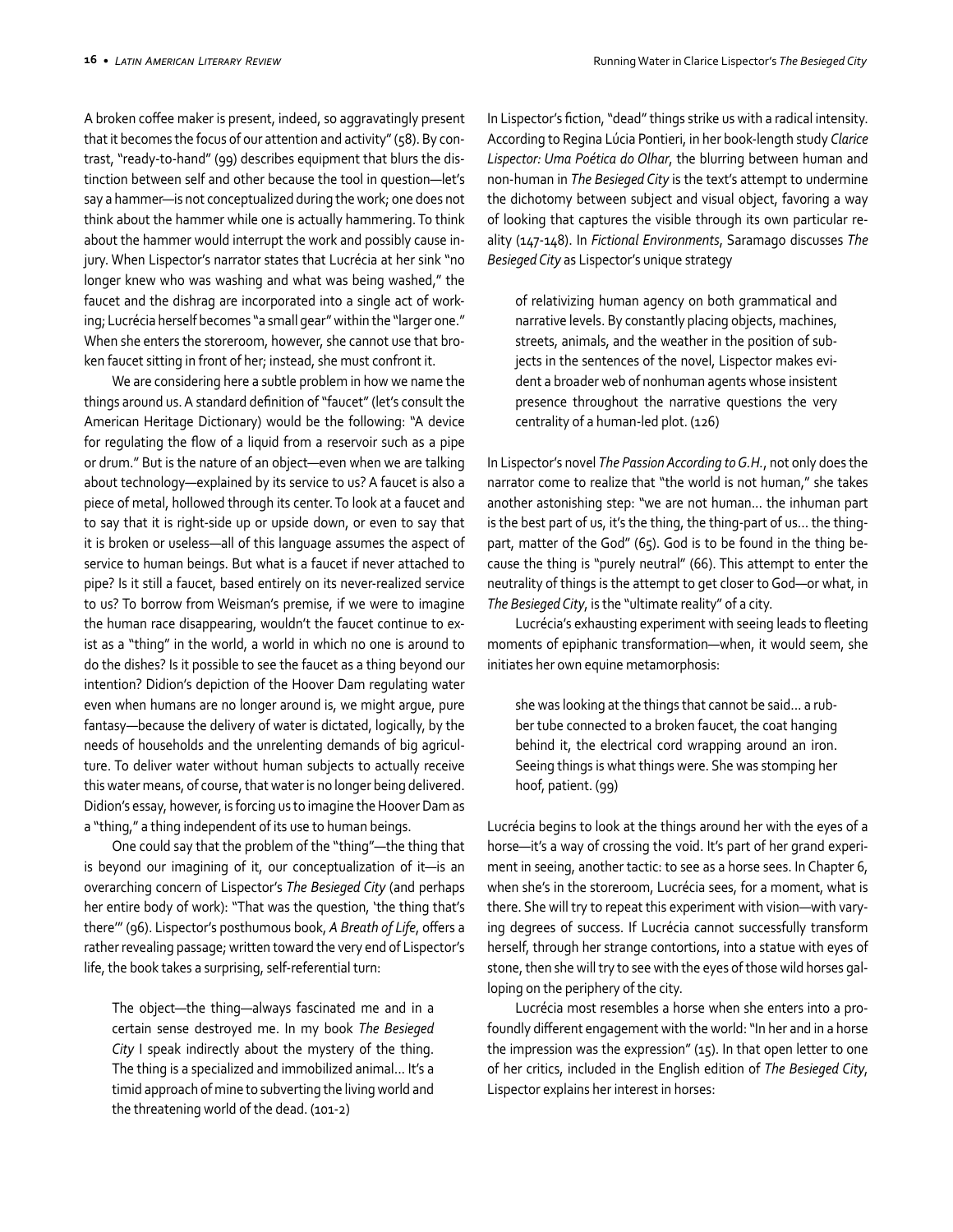What did I mean to say through Lucrécia—a character without the weapons of intelligence, who aspires, nonetheless, to that kind of spiritual integrity a horse has, who doesn't "share" what it sees, who has no mental or "vocabular vision" of things, who feels no need to complete impression with expression—the horse in which there is the miracle that the impression is total—so *real*—that in it impression already is expression. (209-210)

Because horses have no language, things are not represented, not conditioned by one's vocabulary—they are simply "there." This is Lucrécia's ambition: "she'd see things as a horse sees them" (20), because this is our fundamental problem—we do not see what is there: "Everything was real but as if seen through a mirror" (37). When Lucrécia happens to notice a screw lying on the ground, something entirely random and out of its appropriate context, she seizes on the moment and attempts to see the thingness of it:

In this new universe, an abyss away, there on the ground was the screw. Lucrécia Neves was looking from her own height at the horror of the object. Terrible and delicate things were resting on the ground. The perfect screw... The girl softly moved her hooves. (50)

It seems to be working: when Lucrécia sees what is there, the metamorphosis begins; she begins transforming into a horse. Lucrécia is able to see this screw—isolated from a screwdriver, devoid of any project—as a thing no longer defined by its human design. The text is asking us to stay on the surface of things, as though this were, and perhaps it is, the most difficult way of seeing. Can we see the thing without exceeding it, without falling short of it? The experiment Lucrécia initiates in that crucial chapter, Chapter 6, in which nothing is happening and yet something extraordinary happens, is to look at a working faucet as equipment, as an extension of oneself, to look at it without quite seeing it—and then to look at another faucet, this one broken and useless, thereby creating a conceptual shift, so that the faucet now appears as a "thing" apart, a thing liberated from its purpose. It's the shift here that is crucial, making the thingness of the thing more palpable, more visible, perhaps (fleetingly?) more present.

This same sort of exercise applies to Lucrécia as she attempts to approach the thingness of herself: she thinks of herself as a daughter, as a wife, as a widow, as a woman named "Lucrécia"—but the challenge she accepts (and here she draws dangerously close to madness) is to know herself as a thing, to realize the neutral part of herself. Is it possible? How does one even look at oneself without some sort of mirror? How can anyone see the thing?—"'the thing that's there.' You couldn't do anything but: go beyond it" (96). Ultimately, Lucrécia cannot endure the vision, because she is one of us. She looks at the world with human eyes, clouded by imagination and corrupted by language—because Lucrécia is not a horse.

## **NOTES**

<sup>1</sup> I shall refer to my own English translation of Clarice Lispector's A cidade sitiada (The Besieged City). I'll also be referring to my translation of Lispector's *Um sopro de vida* (*A Breath of Life*)—and to Idra Novey's translation of Lispector's *A paixão segundo G.H.* (*The Passion According to G.H.*). These novels were published in English by New Directions (series editor: Benjamin Moser). I am grateful to my graduate assistant, Kimberly Plaksin, for her assistance with the research for this article.

2. The novel vacillates between referring to the fictional São Geraldo as a full-fledged "city" ("*cidade*" in the Portuguese language) or as a burgeoning "township" ("*subúrbio*," the Brazilian word for "suburb," but without the precious front lawns that the American suburb has come to conjure). In her book *Brazil under Construction*, Sophia Beal defines "*subúrbio*" a bit more narrowly as "low-income neighborhoods on the outskirts of a city" (5).

## **WORKS CITED**

Barbosa, Maria José Somerlate. *Clarice Lispector: Spinning the Webs of Passion*. University Press of the South, 1997.

Beal, Sophia. *Brazil under Construction: Fiction and Public Works*. Palgrave Macmillan, 2013.

Blattner, William. *Heidegger's* Being and Time: *A Reader's Guide.* Bloomsbury, 2006.

Didion, Joan. *The White Album*. Simon and Schuster, 1979.

Fitz, Earl E. *Sexuality and Being in the Poststructuralist Universe of Clarice Lispector*. University of Texas Press, 2001.

Heidegger, Martin. *Being and Time*. Translated by John Macquarrie and Edward Robinson. Harper & Row, 1962.

Librandi, Marília. *Writing by Ear: Clarice Lispector and the Aural Novel*. University of Toronto Press, 2018.

Lispector, Clarice. *The Besieged City*. Translated by Johnny Lorenz. New Directions, 2019.

\_\_\_\_\_. *A Breath of Life*. Translated by Johnny Lorenz. New Directions, 2012.

\_\_\_\_\_. *The Passion According to G.H.* Translated by Idra Novey. New Directions, 2012.

Lowe, Elizabeth. *The City in Brazilian Literature*. Farleigh Dickinson University Press, 1982.